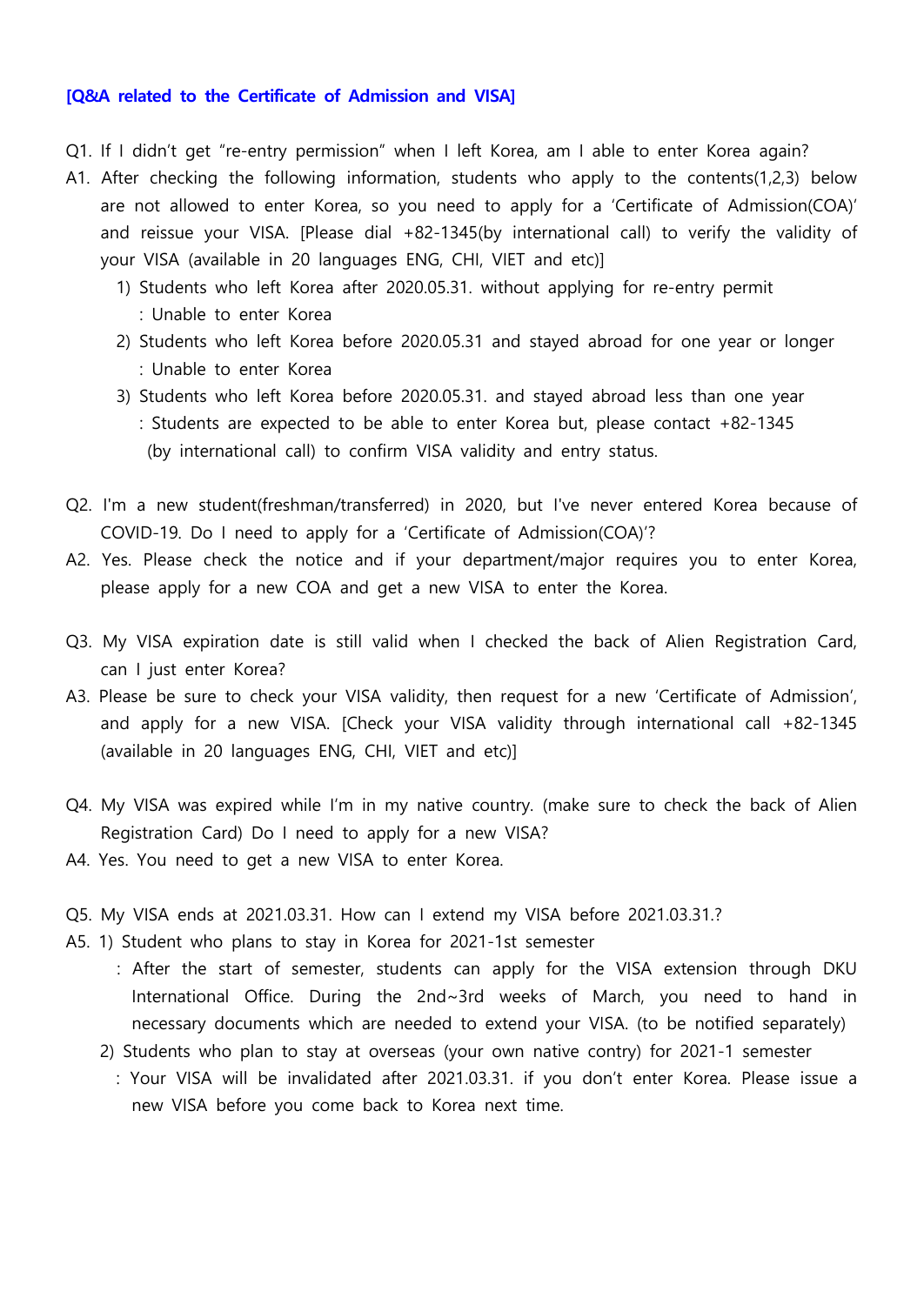## **[Q&A related to "On-campus Self-quarantine"]**

- Q1. I bought a flight ticket for 2021.02.18.(Thu)~2021.02.19.(Fri), because the Lunar New Year holiday lasts until 2021.02.17.(Wed). Can I apply for the on-campus self-quarantine facility?
- A1. No. On-campus self-quarantine period is scheduled to coincide with the first day of school, March 1. As holiday periods in various countries vary, the on-campus self-quarantine facilities can only be operated within the announced period.<br>If you purchased flight ticket for the 2/18~2/19, you will not be able to use the on-campus

self-quarantine facility.<br>(The last day of operation for self-quarantine facility is 2021.03.03.(Wed.). It will take two

days for disinfection and cleaning after the end of on-campus self-quarantine, and the dormitory is scheduled to operate normally starting from 2021.03.05.(Fri))

- Q2. How can I apply for on-campus self-quarantine facility?
- A2. Within the application period(2021.01.04.~2021.01.07.), submit the application through Naver form and send a copy of your flight ticket via e-mail([dkuglobal20@gmail.com\)](mailto:dkuglobal20@gmail.com) by 2021.01.15. Your place is reserved in order which the application AND the copy of flight ticket are received. So please purchase your flight ticket and send the copy as soon as possible. Please check the announcement for more details.
- Q3. Do I need a Korean (cell phone) number when I arrive Incheon International Airport?
- A3. If you only have your number in your native country, apply for roaming in your native country and enter Korea. If it is impossible, you should write down your friend's number in Korea. Please write down number which you can be reached.
- Q4. If the my flight schedule changes, can I change the pick-up method?
- A4. You can only choose one method for pick-up when you submit the application form. If there is a change in the flight schedule, please contact the International Office as soon as possible.
- Q5. My flight arrives in Korea late at night, would it be possible to use the bus?
- A5. Bus pick-up is available from 7am to 8pm based on the flight arrival time in Korea. Please be advised that it may take a few hours before boarding the bus as there will be three scheduled buses in a day.<br>If you arrive at dawn or late night hours outside of 7am to 8 pm, you can request a Call

Van reservation in the application form, the international office will assist you to make a reservation for a 'Call Van'. Up to 2 students can ride the same 'Call Van' (will be matched with a friend arriving at a similar time), the fee for 'Call Van' must be paid directly to the driver(115,000 KRW).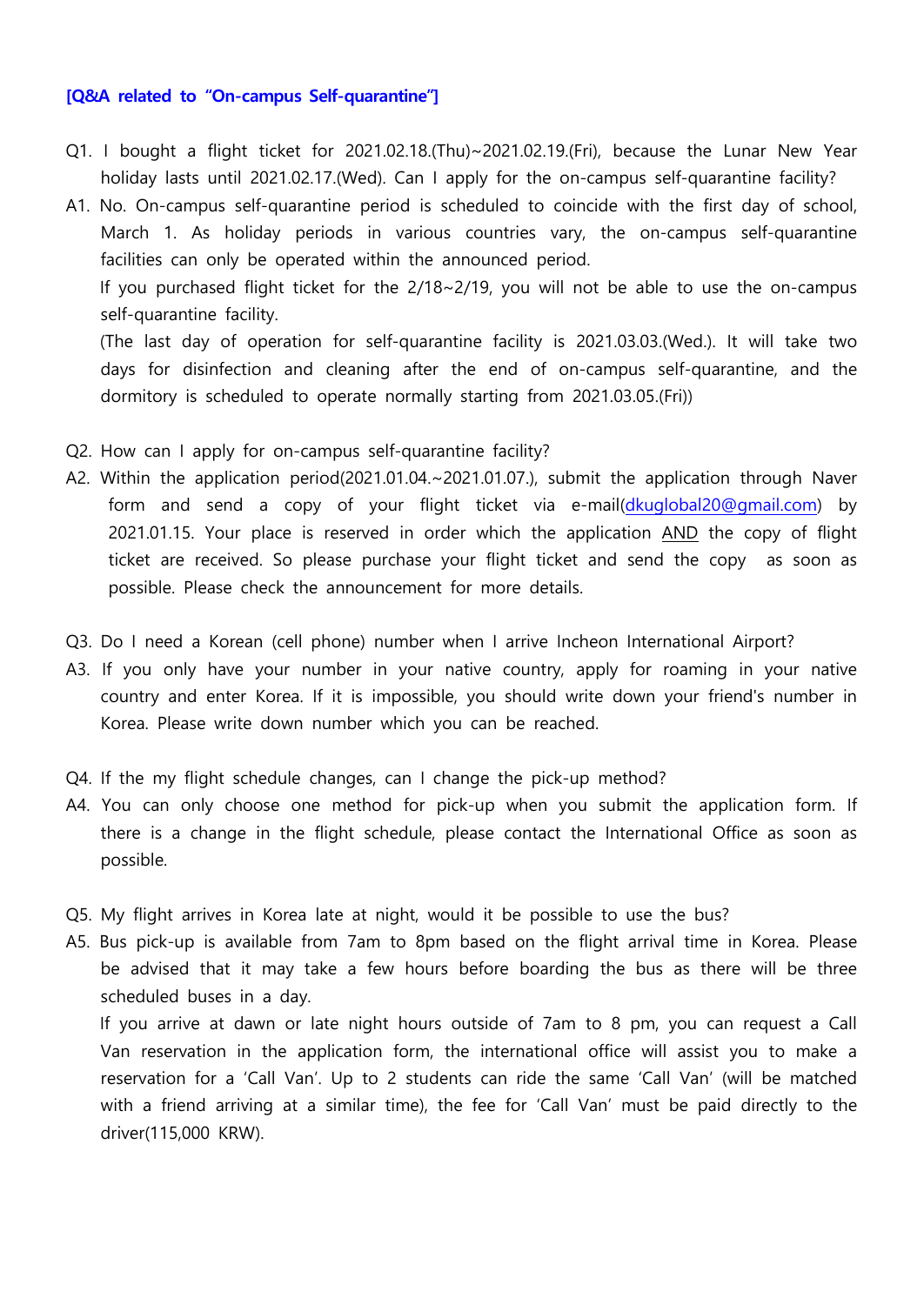- Q6. I cannot eat pork(or other food) because I'm a Muslim/vegetarian/allergic to something
- A6. Please write down the information in the application form. We will try to accommodate your request as much as possible. Not all requests can be considered, only religious or allergy issues will be considered.
- Q7. I asked for keeping my luggage in the storage room in dormitory before I left Korea. Can I bring my luggage from the storage room upon my arrival?
- A7. Luggage stored in the dormitory cannot be retrieved during your self-quarantine period and it only will be available after the self-quarantine period ends.
- Q8. How do I pay for the tuition fees if the quarantine period and registration period overlap?
- A8. The enrollment period for enrolled students is scheduled for 2021.02.22.~2021.02.25. However, if payment is not possible due to self-quarantine within the period, please register during the 2<sup>nd</sup> registration period (to be announced).
- Q9. I was vaccinated in my native country, do I need to proceed with self-quarantine too?
- A9. Yes. Currently, all overseas arrivals are subject to self-quarantine under the Korean government's regulations. Also, you have to get a COVID-19 examination within 3 days after entering Korea.
- Q10. Other questions
- A10. Meals/fruits : Meals(14 days, 3 meals per day), snacks(14 days, fruits included, once a day) Parcel delivery : Not allowed
	-
	- Food delivery : Not allowed
	- Daily necessities : Basic items such as shampoo, soap, toilet papers, blankets and pillows are provided, but personal necessities are not included. please prepare according to your own needs.<br>- A dryer : Not provided
	-
	- Coffee pot : Provided
	- Laundry availability : Not allowed(as you cannot go out of the room). Laundry soap will be provided, so you can wash your innerwear.<br>- Electrical adapter/converter : Not provided. please be prepared as needed.
	-

## **[Q&A related to Academic Schedule]**

- Q1. Can't we have online lectures for the first semester of 2021?
- A1. The current plan for the first semester of 2021 is alternating(offline&online) lectures(or face-to-face lectures when the COVID-19 situation in Korea gets better). At this point we are expecting the COVID-19 situation in Korea to be stabilized as the start of the semester nears. At this point, there are no plans to offer online lecture for the entire 2021-1 semester. The decision was made based on opinions from international students and corresponding departments. Please check the notice to avoid any difficulties in completing the 2021-1st semester.